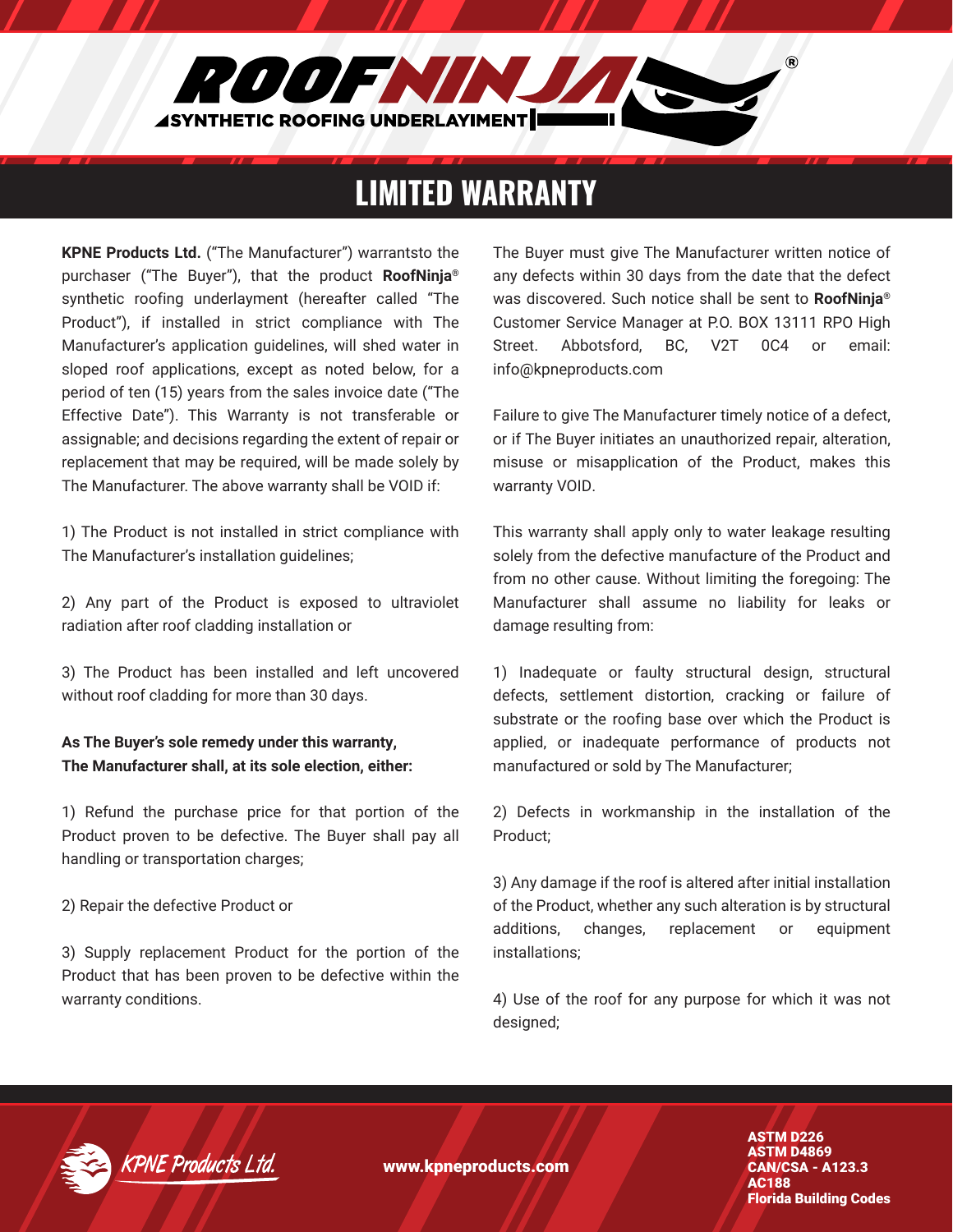

## LIMITED WARRANTY

5) Damage caused by penetrations (including penetrations by fasteners), animals, tears or rips, vandalism, abusive conditions, natural forces such as lightning, wind, tornados, hurricanes, and earthquakes, fire, acts of God, or any other cause beyond The Manufacturer's control;

6) Installation of the final roof covering over visibly degraded Product;

7) Infiltration of moisture or condensation in, through or around walls, coping, building structure or underlayment of surrounding material;

8) Damage resulting from condensation below or adjacent to the Product;

9) Damned or standing water; on-site drainage requirements must meet National or Canadian Roofing Contractors Association (NRCA or CRCA) minimum recommendations as applicable;

10) Unusual traffic, or from use as a storage area or recreational surface or for any other purpose for which it was not designed;

11) Chemical damage or defects caused by any chemical materials including but not limited to greases, solvents, oils, or other chemicals;

12) Failure of the Owner to exercise reasonable care in maintaining the roof assembly and/or the Product;

13) Shrinkage of the Product.

#### I**n furtherance of and not in limitation of the foregoing, The Manufacturer will have no liability under this warranty for:**

1) Any variation in color or shading of the Underlay;

2) Any costs related to the removal of any asbestos or other hazardous materials or waste present in the roof to which the Underlay is installed;

3) Any costs incurred for labor, repair or disposal; or

4) Any damage to the interior or exterior of any building or any property contained therein;

In all cases, the replacement Product is warranted only for the remainder of the original product Warranty.

The Manufacturer reserves the right to discontinue or modify any of its products, without notice to The Buyer and shall not be liable to The Buyer as a result of this modification or discontinuance. The Manufacturer will have no liability in the event that replacement materials may vary in color in comparison to the original product as a result of product changes or normal weathering.

The warranties set forth herein are The Manufacturer's sole and exclusive warranties. In no event shall The Manufacturer be liable for other damages, including, without limitation, or for special, incidental, punitive or consequential damages.

Any refund or material replacement by The Manufacturer shall constitute a full settlement and release of all claims of any covered person hereunder for damages or other relief.



www.kpneproducts.com

ASTM D226 ASTM D4869 CAN/CSA - A123.3 AC188 Florida Building Codes